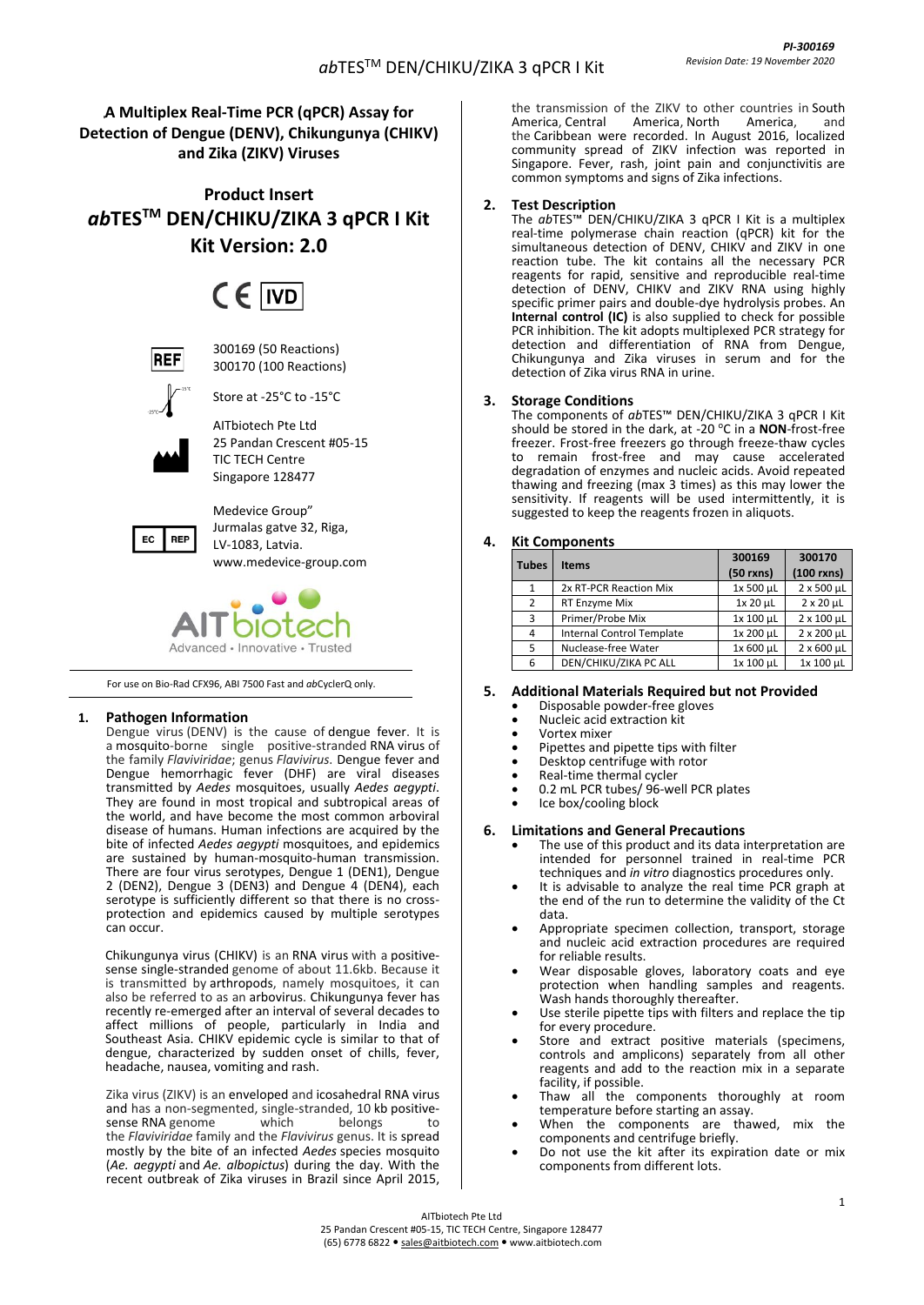## **7. Procedures**

## **7.1 Nucleic Acids (NA) Extraction**

Standard NA extraction kits are compatible with this assay. Please carry out NA extraction as per instructed in the manufacturer's extraction kit manual.

#### **7.2 PCR Reaction Setup**

Thoroughly thaw all components, mix and spin briefly. Keep all components and samples on ice. Prepare your PCR reaction based on the following pipetting scheme:

|                             | <b>Volume per reaction</b>        |                                        |                                        |                                    |  |
|-----------------------------|-----------------------------------|----------------------------------------|----------------------------------------|------------------------------------|--|
| Reagent                     | <b>Test</b><br>sample<br>reaction | <b>Positive</b><br>control<br>reaction | <b>Negative</b><br>control<br>reaction | <b>Non</b><br>template<br>reaction |  |
| 2x RT-PCR<br>Mix            | $10.0 \mu L$                      | $10.0 \mu L$                           | $10.0 \mu L$                           | $10.0 \mu L$                       |  |
| RT/Tag<br>Enzyme<br>Mix     | $0.4 \mu L$                       | $0.4 \mu L$                            | $0.4 \mu L$                            | $0.4 \mu L$                        |  |
| Primer/Probe<br>Mix         | $2.0 \mu L$                       | $2.0 \mu L$                            | $2.0 \mu L$                            | $2.0 \mu L$                        |  |
| Nuclease-<br>Free Water     | $1.6$ $\mu$ L                     | $1.6$ $\mu$ L                          | $1.6$ $\mu$ L                          | $7.6$ $\mu$ L                      |  |
| Internal<br>control         | $1.0 \mu L$                       | 1.0 <sub>µ</sub>                       | $1.0 \mu L$                            |                                    |  |
| Positive<br>Control         |                                   | $5.0 \mu L$                            |                                        |                                    |  |
| Extracted<br>Test<br>Sample | $5.0 \mu L$                       |                                        |                                        |                                    |  |
| Total<br>Volume             | $20 \mu L$                        | $20 \mu L$                             | $20 \mu L$                             | $20 \mu L$                         |  |

#### **7.3 PCR Cycling Conditions**

The following cycling conditions were established and validated on Bio-Rad CFX96, ABI 7500 Fast and *ab*CyclerQ. You may need to adjust these conditions for other real-time platforms. **Cy5** (ZIKV), **FAM** (Internal control), **Texas Red** (DENV), and **HEX/VIC** (CHIKV) channels should be chosen and the fluorescence is measured at the annealing phase of each cycle.

| <b>Phase</b> | <b>Description</b>       | No. of<br><b>Cycles</b> | <b>Temperature</b> | <b>Duration</b> |
|--------------|--------------------------|-------------------------|--------------------|-----------------|
|              | <b>CDNA</b><br>synthesis | 1                       | $52^{\circ}$ C     | 15 min          |
| 2            | Tag<br>activation        | 1                       | 95 °C              | 2 min 30 sec    |
|              |                          |                         | 95 °C              | 15 sec          |
| 3            | Amplification            | 45                      | *61.8 °C           | 30 sec          |

*\*Data acquisition at annealing & extension phase*

For ABI 7500 Fast, ensure the following settings are established before the run.

| <b>ABI 7500 Fast Settings</b> |      |  |  |  |
|-------------------------------|------|--|--|--|
| Standard<br>Ramp speed        |      |  |  |  |
| Passive reference             | None |  |  |  |

#### **8. Performances Characteristics 8.1. Analytical sensitivity**

#### Analytical sensitivity (limit of detection) is defined as the lowest concentration at which the assay can detect with a positivity rate of at least 95%. The limit of detection of the *ab*TES™ DEN/CHIK/ZIKA 3 qPCR I Kit was determined by analyzing a dilution series of Dengue, Chikungunya and Zika in-vitro transcribed (*IVT*) RNA Controls from 0.08 to 5.0 x 10<sup>3</sup>copies/µl, 0.08 to 5.0 x 10<sup>3</sup>copies/µl and 0.08 to 1.0 x  $10^4$  copies/µl respectively. The testings were carried out in either 10-replicates (for concentrations ≥5.0 x 10<sup>2</sup> copies/ul) or 14-replicates (for concentrations <5.0  $\times$  10<sup>2</sup>copies/ul) on the Bio-Rad CFX96 Real-Time PCR System and ABI 7500 Fast. The analytical sensitivity was estimated by probit analysis using SPSS release 16.0.0 followed by a confirmation of 20 replicates of each target at its estimated limit-of-detection concentration using Bio-

The analytical sensitivity (not in consideration of extraction) was determined to be the following:

Rad CFX96 and ABI 7500 Fast real-time PCR system with a mean Ct value of 37.25, 37.22 and 37.02 for

DENV, ZIKV and CHIKV respectively.

| <b>Target</b> | <b>Detecting</b><br><b>Channel</b> | Analytical<br>Sensitivity<br>(95% confidence) |
|---------------|------------------------------------|-----------------------------------------------|
| <b>DENV</b>   | Texas Red                          | 4.44 copies/ µl                               |
| <b>CHIKV</b>  | <b>HEX</b>                         | 4.02 copies/ µl                               |
| 7IKV          | Cv5                                | 4.68 copies/ µl                               |

## **8.2. Analytical specificity**

The assay was tested for potential cross-reactivity against the following closely related organisms. All organisms were tested in 1000 copies/µl concentration except otherwise stated. No crossreactivity was observed.

| <b>Organisms Tested for Analytical Specificity</b> |                            |                       |                      |  |  |
|----------------------------------------------------|----------------------------|-----------------------|----------------------|--|--|
| Organism                                           | <b>DENV</b><br>(Texas Red) | <b>CHIKV</b><br>(HEX) | <b>ZIKV</b><br>(CY5) |  |  |
| <b>Yellow Fever</b>                                | Not                        | Not                   | Not                  |  |  |
| Virus                                              | detected                   | detected              | detected             |  |  |
| St Louis<br>Encephalitis<br>Virus                  | Not<br>detected            | Not<br>detected       | Not<br>detected      |  |  |
| Parvovirus b19                                     | Not                        | Not                   | Not                  |  |  |
|                                                    | detected                   | detected              | detected             |  |  |
| West nile virus                                    | Not                        | Not                   | Not                  |  |  |
| (New York 99)                                      | detected                   | detected              | detected             |  |  |
| Dengue 1 virus                                     |                            | Not                   | Not                  |  |  |
| (500pg)                                            | Detected                   |                       | detected             |  |  |
| Dengue 2 virus                                     | Detected                   | Not                   | Not                  |  |  |
| (500pg)                                            |                            | detected              | detected             |  |  |
| Dengue 3 virus                                     | Detected                   | Not                   | Not                  |  |  |
| (500pg)                                            |                            | detected              | detected             |  |  |
| Dengue 4 virus                                     | Detected                   | Not                   | Not                  |  |  |
| (500pg)                                            |                            | detected              | detected             |  |  |
| Chikungunya                                        | Not                        |                       | Not                  |  |  |
| virus                                              | detected                   | Detected              | detected             |  |  |
| Zika Virus                                         | Not<br>detected            | Not<br>detected       | Detected             |  |  |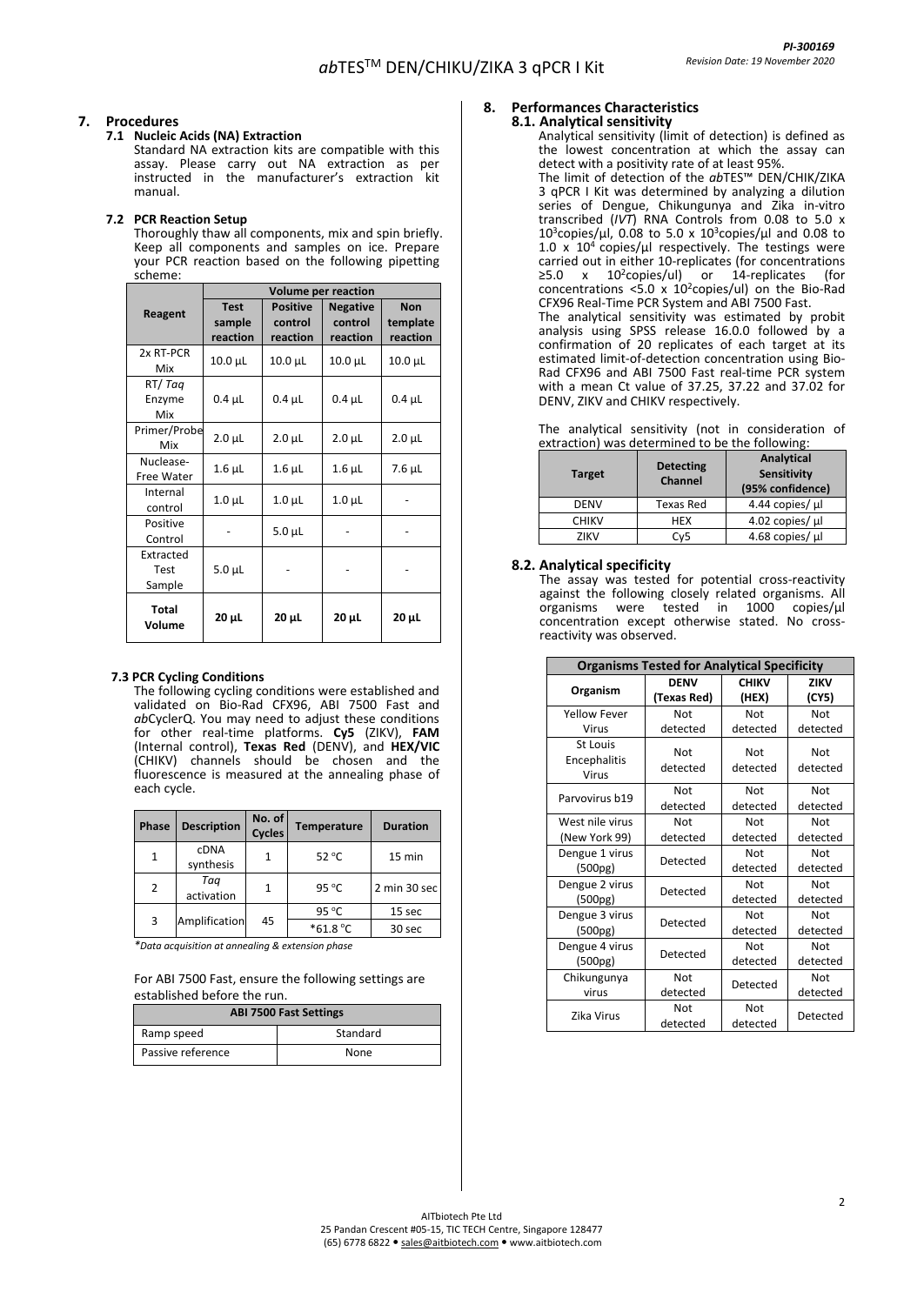#### **8.3. Precision/Reproducibility**

The inter-assay (variability between different runs) and intra-assay (variability within one run) precision of the abTES™ DEN/CHIKU/ZIKA 3 qPCR I was determined by performing the assay once per day in 5-replicates over a period of 2 days for 4 samples of different concentrations (total of 40 reactions per target). To also account for variability between technicians, the testing over the 2 days were tested by 2 different technicians.

For all the 3 targets, the qualitative results of all 40 reactions were 100% reproducible for both interassay and inter-technician.

The coefficient of variation (%CV) of the cycle threshold (Ct) for the intra- and inter-assay precision are as follows:

| <b>DENV</b>  | 10000<br>copies/ul | 1000<br>copies/ul | 100<br>copies/ul | 20<br>copies/ul |
|--------------|--------------------|-------------------|------------------|-----------------|
| Inter-assay  | 1.2%               | 1.0%              | 0.6%             | 1.7%            |
| Intra-assay  | 1.0%               | 0.5%              | 0.6%             | 1.4%            |
| <b>CHIKV</b> | 10000              | 1000              | 100              | 10              |
|              | copies/ul          | copies/ul         | copies/ul        | copies/ul       |
| Inter-assay  | 0.9%               | 0.5%              | 0.7%             | 2.6%            |
| Intra-assay  | 0.9%               | 0.4%              | 0.7%             | 2.6%            |
| <b>ZIKV</b>  | 10000<br>copies/ul | 1000<br>copies/ul | 100<br>copies/ul | 10<br>copies/ul |
| Inter-assay  | 0.4%               | 0.7%              | 0.5%             | 1.7%            |
| Intra-assay  | 0.2%               | 0.6%              | 0.4%             | 1.7%            |

#### **8.4. Diagnostic Evaluation**

A total of 44 clinically extracted Dengue and Chikungunya positive samples were used for diagnostic evaluation. These samples were previously analyzed by other molecular method (nested PCR/Sanger Sequencing/ real-time PCR assay).

The diagnostic sensitivity and specificity of DENV and CHIKV is tabulated as below.

Diagnostic sensitivity and specificity for *DENV*

| Reference        | $ab$ TES (n=44)                |                                |                                    |  |
|------------------|--------------------------------|--------------------------------|------------------------------------|--|
| <b>Method</b>    | <b>DENV</b><br><b>Positive</b> | <b>DENV</b><br><b>Negative</b> | Sensitivity/<br><b>Specificity</b> |  |
| DENV<br>Positive | 41                             | 0                              | 100% sensitivity                   |  |
| DENV<br>Negative |                                | 3                              | 100% specificity                   |  |
| Total            | 41                             | 3                              |                                    |  |

Diagnostic sensitivity and specificity for *CHIKV*

| Reference                |                                 | $ab$ TES (n=44)                 |                                    |
|--------------------------|---------------------------------|---------------------------------|------------------------------------|
| <b>Method</b>            | <b>CHIKV</b><br><b>Positive</b> | <b>CHIKV</b><br><b>Negative</b> | Sensitivity/<br><b>Specificity</b> |
| <b>CHIKV</b><br>Positive | 3                               |                                 | 100%<br>sensitivity                |
| <b>CHIKV</b><br>Negative |                                 | 41                              | 100%<br>specificity                |
| Total                    | 3                               | 41                              |                                    |

As there are no Zika clinical samples available, we participated in the Quality Control for Molecular Diagnostics (QCMD) 2016 Zika Virus EQA Pilot Study which includes eight Zika samples (African and French Polynesian strains) in transport medium, one of each dengue and chikungunya sample in transport medium.

The samples were purified using Geneall *Ribospin vRD II Kit.* The initial sample input volume was 100ul and finally eluted in 40ul. Real-time detection was performed with abTES DEN/CHIKU/ZIKA 3 qPCR I Kit as well as another commercial assay targeting only Zika virus.

The result was 100% concordant to the QCMD Zika Virus Pilot study as summarized in the table below.

|           |                                                                                       | abTES™ DEN/CHIKU/ZIKA 3<br>qPCR I Kit |                           |                          |
|-----------|---------------------------------------------------------------------------------------|---------------------------------------|---------------------------|--------------------------|
| Sample ID | <b>Sample Content</b>                                                                 | <b>Ct</b><br><b>DENV</b>              | <b>Ct</b><br><b>CHIKV</b> | <b>Ct</b><br><b>ZIKV</b> |
| ZIKA16-01 | Dengue Virus<br>Type 2,<br>West Nile Virus<br>(NY99),<br><b>Yellow Fever</b><br>Virus | 31.9                                  |                           |                          |
| ZIKA16-02 | Zika Virus<br>(African)                                                               |                                       |                           | 35.7                     |
| ZIKA16-03 | Zika Virus<br>(French<br>Polynesian)                                                  |                                       |                           | 32.5                     |
| ZIKA16-04 | Zika Virus<br>(French<br>Polynesian)                                                  |                                       |                           | 30.8                     |
| ZIKA16-05 | Zika Virus<br>Negative                                                                |                                       |                           |                          |

|           |                                      | abTES™ DEN/CHIKU/ZIKA<br>3 qPCR I Kit |                           |                          |
|-----------|--------------------------------------|---------------------------------------|---------------------------|--------------------------|
| Sample ID | <b>Sample Content</b>                | <b>Ct</b><br><b>DENV</b>              | <b>Ct</b><br><b>CHIKV</b> | <b>Ct</b><br><b>ZIKV</b> |
| ZIKA16-06 | Zika Virus<br>(French<br>Polynesian) |                                       |                           | 30.1                     |
| ZIKA16-07 | Chikungunya<br><b>Virus</b>          |                                       | 30.2                      |                          |
| ZIKA16-08 | Zika Virus<br>(African)              |                                       |                           | 33.7                     |
| ZIKA16-09 | Zika Virus<br>(African)              |                                       |                           | 29.8                     |
| ZIKA16-10 | Zika Virus<br>(African)              |                                       |                           | 32.7                     |